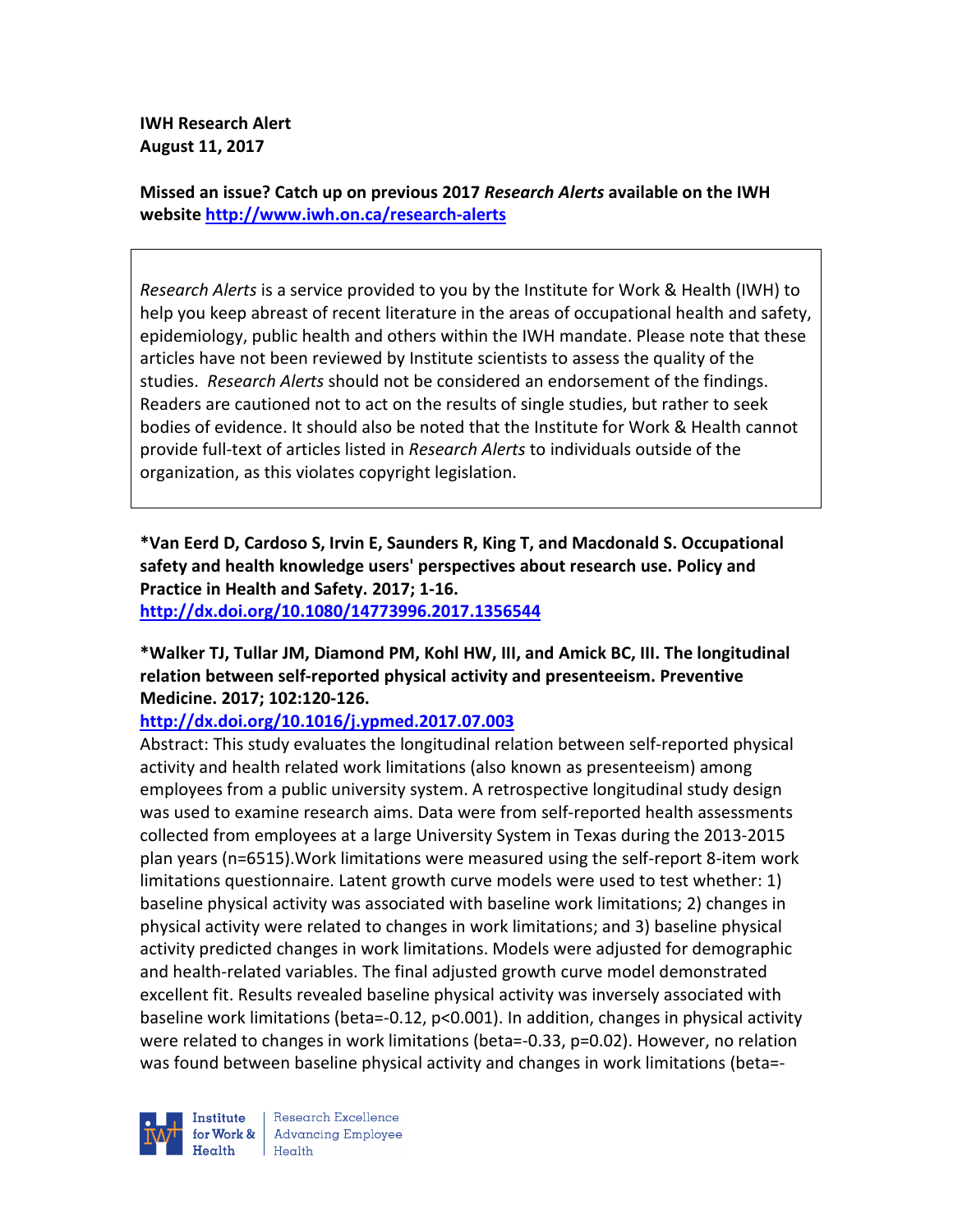0.06, p=0.42). Results provide evidence that increasing physical activity among employees leads to decreases in health-related work limitations. Therefore, promoting physical activity among employee populations can help prevent and reduce presenteeism

**Davis MM, Howk S, Spurlock M, McGinnis PB, Cohen DJ, and Fagnan LJ. A qualitative study of clinic and community member perspectives on intervention toolkits: "unless the toolkit is used it won't help solve the problem". BMC Health Services Research. 2017; 17(1):497.** 

**http://dx.doi.org/10.1186/s12913-017-2413-y [open access]**

Abstract: BACKGROUND: Intervention toolkits are common products of grant-funded research in public health and primary care settings. Toolkits are designed to address the knowledge translation gap by speeding implementation and dissemination of research into practice. However, few studies describe characteristics of effective intervention toolkits and their implementation. Therefore, we conducted this study to explore what clinic and community-based users want in intervention toolkits and to identify the factors that support application in practice. METHODS: In this qualitative descriptive study we conducted focus groups and interviews with a purposive sample of community health coalition members, public health experts, and primary care professionals between November 2010 and January 2012. The transdisciplinary research team used thematic analysis to identify themes and a cross-case comparative analysis to explore variation by participant role and toolkit experience. RESULTS: Ninety six participants representing primary care ( $n = 54, 56\%$ ) and community settings ( $n = 42, 44\%$ ) participated in 18 sessions (13 focus groups, five key informant interviews). Participants ranged from those naive through expert in toolkit development; many reported limited application of toolkits in actual practice. Participants wanted toolkits targeted at the right audience and demonstrated to be effective. Well organized toolkits, often with a quick start guide, with tools that were easy to tailor and apply were desired. Irrespective of perceived quality, participants experienced with practice change emphasized that leadership, staff buy-in, and facilitative support was essential for intervention toolkits to be translated into changes in clinic or public -health practice. CONCLUSIONS: Given the emphasis on toolkits in supporting implementation and dissemination of research and clinical guidelines, studies are warranted to determine when and how toolkits are used. Funders, policy makers, researchers, and leaders in primary care and public health are encouraged to allocate resources to foster both toolkit development and implementation. Support, through practice facilitation and organizational leadership, are critical for translating knowledge from intervention toolkits into practice

**Facey M, MacEachen E, Verma A, and Morales K. The everyday functioning of joint health and safety committees in unionized workplaces: a labour perspective. Policy and Practice in Health and Safety. 2017; 1-14. http://dx.doi.org/10.1080/14773996.2017.1341595** 



Research Excellence for Work & Advancing Employee Health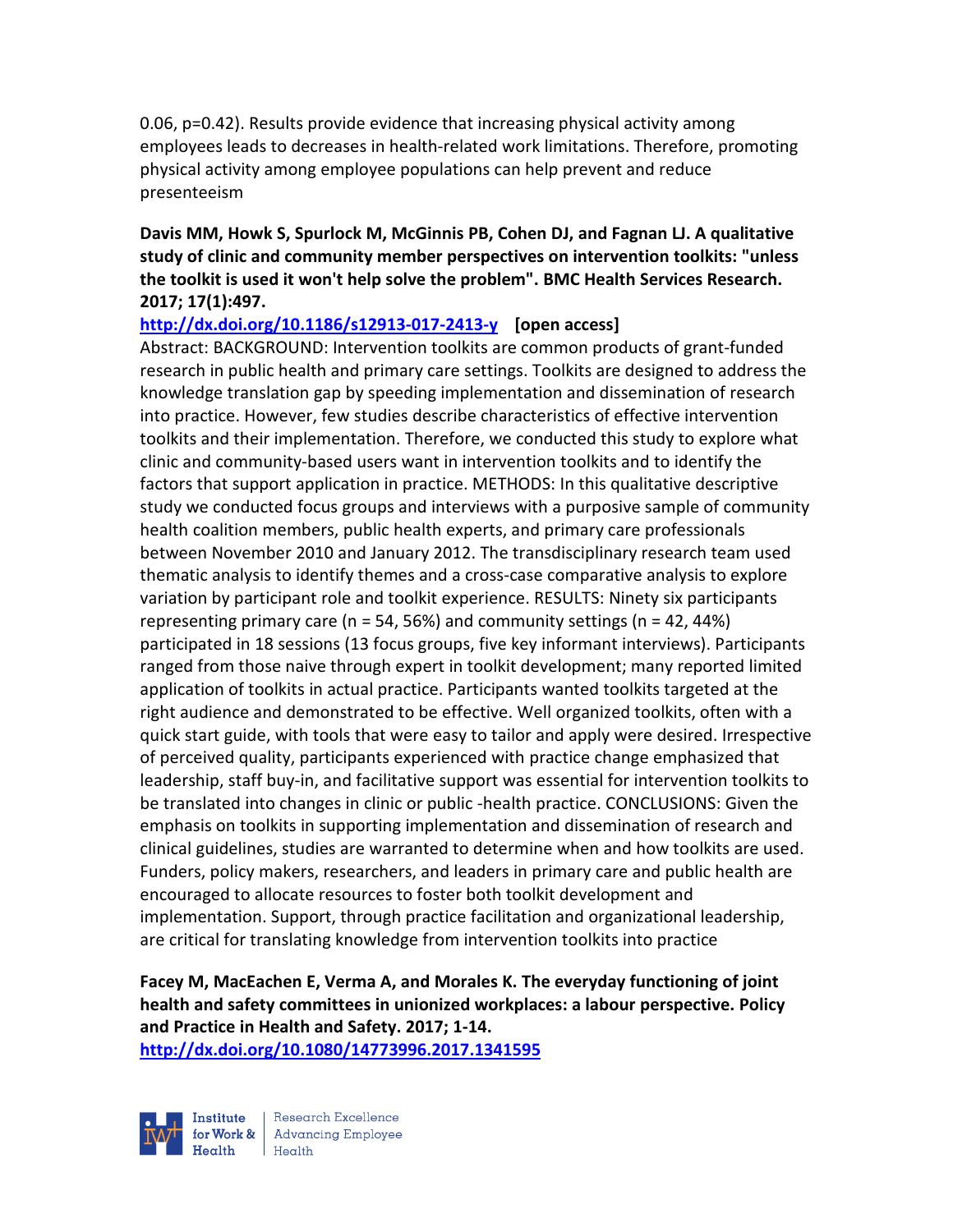**Grundy A, Cotterchio M, Kirsh VA, Nadalin V, Lightfoot N, and Kreiger N. Rotating shift work associated with obesity in men from northeastern Ontario. Health Promotion and Chronic Disease Prevention in Canada. 2017; 37(8):238-247. http://dx.doi.org/10.24095/hpcdp.37.8.02** 

**Hunt HA and Dillender M. Workers' compensation: analysis for its second century. Kalamazoo, MI, W.E: Upjohn Institute for Employment Research; 2017. http://research.upjohn.org/cgi/viewcontent.cgi?article=1262&context=up\_press** 

**Jiang L. Perception of and reactions to job insecurity: the buffering effect of secure attachment. Work and Stress. 2017; 31(3):256-275. http://dx.doi.org/10.1080/02678373.2017.1305005** 

**Kawaguchi M, Matsudaira K, Sawada T, Koga T, Ishizuka A, Isomura T, and Coggon D. Assessment of potential risk factors for new onset disabling low back pain in Japanese workers: findings from the CUPID (cultural and psychosocial influences on disability) study. BMC Musculoskeletal Disorders. 2017; 18(1):334.** 

**http://dx.doi.org/10.1186/s12891-017-1686-y [open access]**

Abstract: BACKGROUND: Most studies of risk factors for new low back pain (LBP) have been conducted in Western populations, but because of cultural and environmental differences, the impact of causal factors may not be the same in other countries. We used longitudinal data from the Cultural and Psychosocial Influences on Disability (CUPID) study to assess risk factors for new onset of disabling LBP among Japanese workers. METHODS: Data came from a 1-year prospective follow-up of nurses, office workers, sales/marketing personnel, and transportation workers, initially aged 20-59 years, who were employed in or near Tokyo. A baseline questionnaire included items on past history of LBP, personal characteristics, ergonomic work demands, and workrelated psychosocial factors. Further information about LBP was collected at follow-up. Analysis was restricted to participants who had been free from LBP during the 12 months before baseline. Logistic regression was used to assess baseline risk factors for new onset of disabling LBP (i.e. LBP that had interfered with work) during the 12 months of follow-up. RESULTS: Among 955 participants free from LBP during the 12 months before baseline, 58 (6.1%) reported a new episode of disabling LBP during the 12-month follow-up period. After mutual adjustment in a multivariate logistic regression analysis, which included the four factors that showed associations individually ( $p < 0.1$ ) in analyses adjusted only for gender and age, the highest odds ratio (OR) was for past history of LBP (2.8, 95% [confidence interval {CI}]: 1.6-4.9), followed by working >/=60 h per week (1.8, 95% CI: 1.0-3.5) and lifting weights >/=25 kg by hand (1.6, 95% CI: 0.9- 3.0). When past history of LBP was excluded from the model, ORs for the remaining risk factors were virtually unchanged. CONCLUSIONS: Our findings suggest that among Japanese workers, as elsewhere, past history of LBP is a major risk factor for the development of new episodes of disabling back pain. They give limited support to the

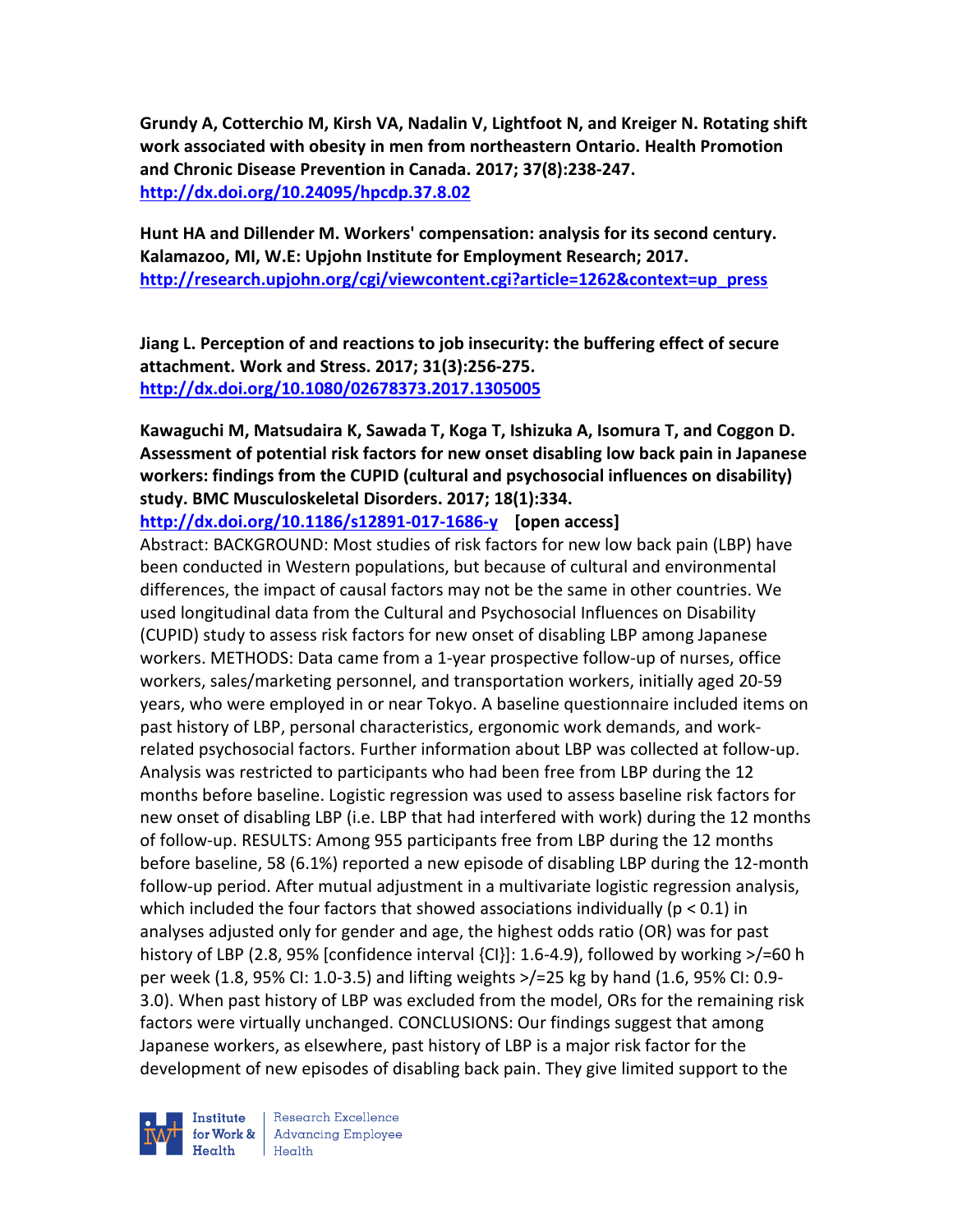association with occupational lifting that has been observed in earlier research, both in Japan and in Western countries. In addition, they suggest a possible role of long working hours, which merits further investigation

### **Lakerveld J, Loyen A, Schotman N, Peeters CFW, Cardon G, van der Ploeg HP, Lien N, Chastin S, and Brug J. Sitting too much: a hierarchy of socio-demographic correlates. Preventive Medicine. 2017; 101:77-83.**

**http://dx.doi.org/10.1016/j.ypmed.2017.05.015 [open access]** Abstract: Too much sitting (extended sedentary time) is recognized as a public health concern in Europe and beyond. Time spent sedentary is influenced and conditioned by clusters of individual-level and contextual (upstream) factors. Identifying population subgroups that sit too much could help to develop targeted interventions to reduce sedentary time. We explored the relative importance of socio-demographic correlates of sedentary time in adults across Europe. We used data from 26,617 adults who participated in the 2013 Special Eurobarometer 412 "Sport and physical activity". Participants from all 28 EU Member States were randomly selected and interviewed face-to-face. Self-reported sedentary time was dichotomized into sitting less or >7.5h/day. A Chi-squared Automatic Interaction Detection (CHAID) algorithm was used to create a tree that hierarchically partitions the data on the basis of the independent variables (i.e., socio-demographic factors) into homogeneous (sub)groups with regard to sedentary time. This allows for the tentative identification of population segments at risk for unhealthy sedentary behaviour. Overall, 18.5% of the respondents reported sitting >7.5h/day. Occupation was the primary discriminator. The subgroup most likely to engage in extensive sitting were higher educated, had white-collar jobs, reported no difficulties with paying bills, and used the internet frequently. Clear socio-demographic profiles were identified for adults across Europe who engage in extended sedentary time. Furthermore, physically active participants were consistently less likely to engage in longer daily sitting times. In general, those with more indicators of higher wealth were more likely to spend more time sitting

#### **Morton Ninomiya ME. More than words: using visual graphics for community-based health research. Canadian Journal of Public Health. 2017; 108(1):e91-e94. http://dx.doi.org/10.17269/cjph.108.5660**

Abstract: With increased attention to knowledge translation and community engagement in the applied health research field, many researchers aim to find effective ways of engaging health policy and decision makers and community stakeholders. While visual graphics such as graphs, charts, figures and photographs are common in scientific research dissemination, they are less common as a communication tool in research. In this commentary, I illustrate how and why visual graphics were created and used to facilitate dialogue and communication throughout all phases of a community-based health research study with a rural Indigenous community, advancing community engagement and knowledge utilization of a research study. I suggest that it is essential that researchers consider the use of visual graphics to accurately communicate and

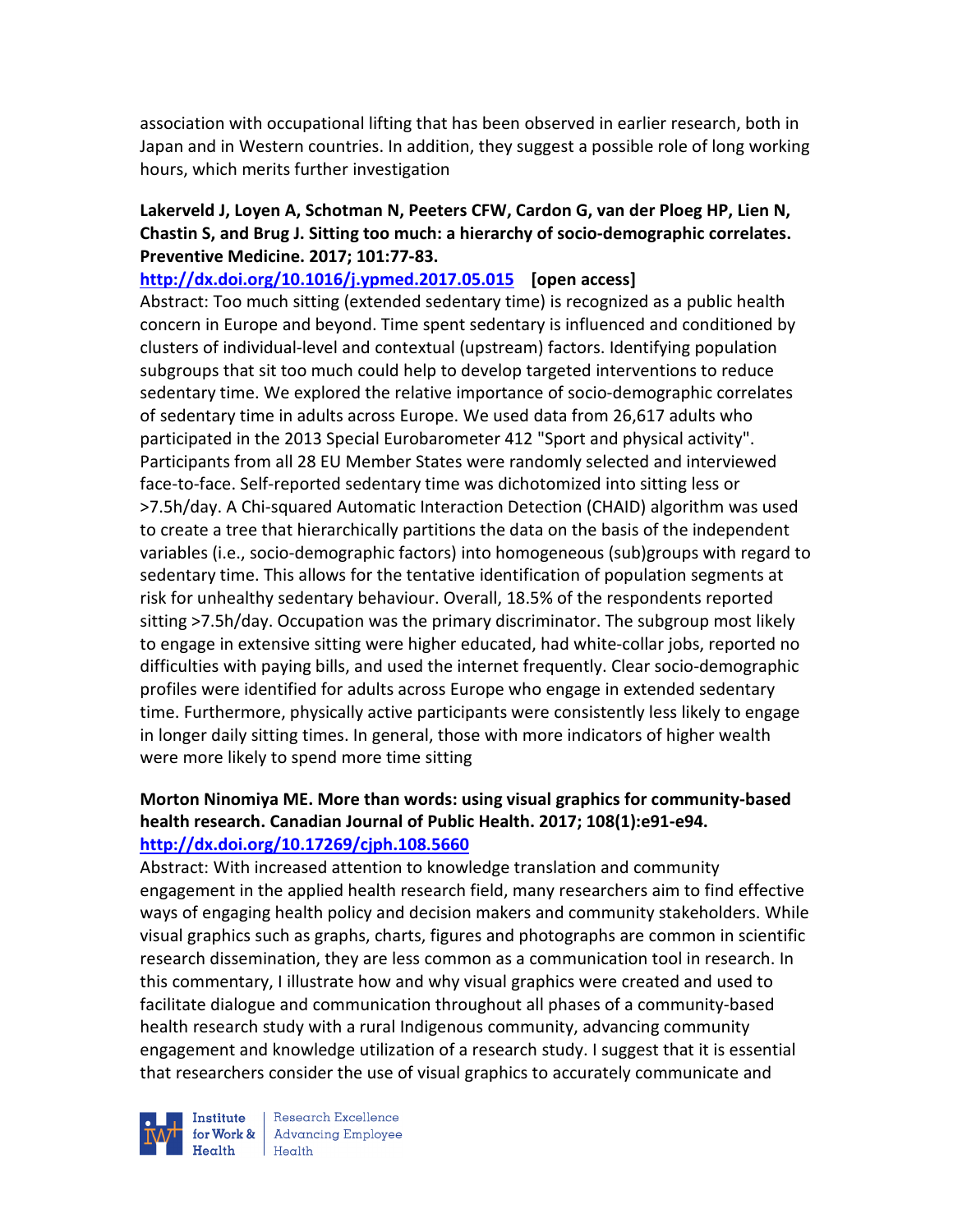translate important health research concepts and content in accessible forms for diverse research stakeholders and target audiences

## **Oldenkamp M, Bultmann U, Wittek RPM, Stolk RP, Hagedoorn M, and Smidt N. Combining informal care and paid work: the use of work arrangements by working adult-child caregivers in the Netherlands. Health and Social Care in the Community. 2017; [epub ahead of print].**

# **http://dx.doi.org/10.1111/hsc.12485**

Abstract: An increasing number of people combine paid work with the provision of informal care for a loved one. This combination of work and care may cause difficulties, necessitating adaptations at work, i.e. work arrangements. The present study explores what types of work arrangements are used by working caregivers, and which caregiver, care and work characteristics are associated with the use of these work arrangements. Within the Lifelines Informal Care Add-on Study (Lifelines ICAS), data on 965 Dutch informal caregivers in the North of the Netherlands were collected between May 2013 and July 2014 (response rate 48%), and data on 333 working adult-child caregivers (aged 26-68 years, 82% female) were used in this study. A small majority (56%) of the working caregivers used one or more work arrangement(s): taking time off (41%), individual agreements with supervisor (30%), formal care leave arrangement (13%), and reduction in paid work hours (6%). Logistic regression analyses showed that long working hours (OR 1.06, 95% CI 1.01-1.08), and the experience of more health problems (OR 2.54, 95% CI 1.56-4.05) or a disrupted schedule due to caregiving (OR 2.50, 95% CI 1.66-3.78) increased the chance to have used one or more work arrangements. Lower educated working caregivers were less likely to have used a formal care leave arrangement (tertiary vs. primary education OR 2.75, 95% CI 1.13-6.67; tertiary vs. secondary education OR 1.27, 95% CI 1.27-5.09). Policy makers should inform working caregivers about the availability of the different work arrangements, with specific attention for low educated working caregivers. Employers need to consider a more caregiver-friendly policy, as almost half of the working adult-child caregivers did not use any work arrangement

**Oranye NO and Bennett J. Prevalence of work-related musculoskeletal and nonmusculoskeletal injuries in health care workers: the implications for work disability management. Ergonomics. 2017; 1-12.** 

**http://dx.doi.org/10.1080/00140139.2017.1361552** 

### **Park J, Roberts MR, Esmail S, Rayani F, Norris CM, and Gross DP. Validation of the readiness for return-to-work scale in outpatient occupational rehabilitation in Canada. Journal of Occupational Rehabilitation. 2017; [epub ahead of print]. http://dx.doi.org/10.1007/s10926-017-9721-2**

Abstract: Purpose To examine construct and concurrent validity of the Readiness for Return-To-Work (RRTW) Scale with injured workers participating in an outpatient occupational rehabilitation program. Methods Lost-time claimants (n = 389) with sub-

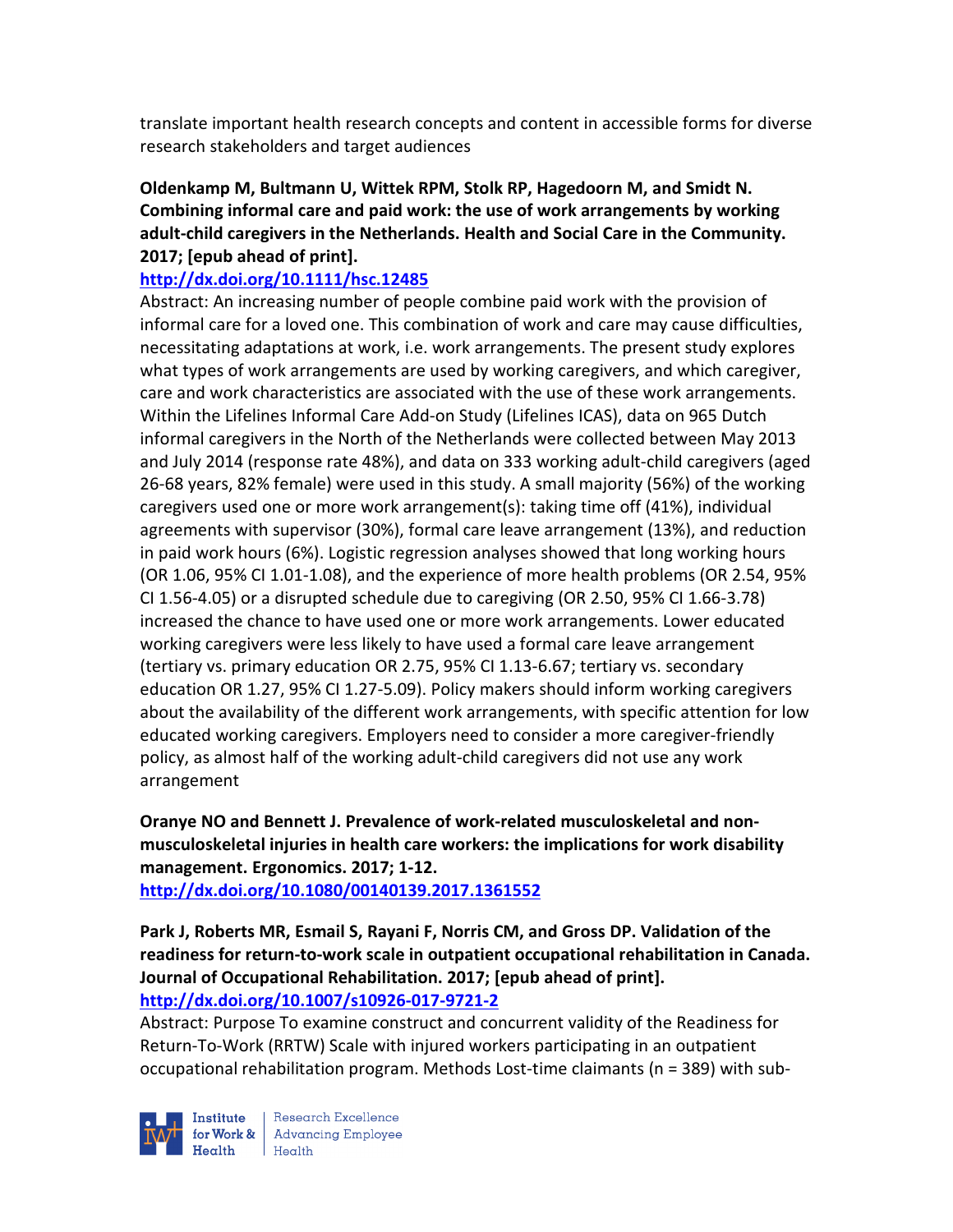acute or chronic musculoskeletal disorders completed the RRTW Scale on their first day of their occupational rehabilitation program. Statistical analysis included exploratory and confirmatory factor analyses of the readiness items, reliability analyses, and correlation with related scales and questionnaires. Results For claimants in the non-job attached/not working group (n = 165), three factors were found (1) Contemplation (2) Prepared for Action-Self-evaluative and (3) Prepared for Action-Behavioural. The precontemplation stage was not identified within this sample of injured workers. For claimants who were job attached/working group in some capacity (n = 224), two factors were identified (1) Uncertain Maintenance and (2) Proactive Maintenance. Expected relationships and statistically significant differences were found among the identified Return-To-Work (RTW) readiness factors and related constructs of pain, physical and mental health and RTW expectations. Conclusion Construct and concurrent validity of the RRTW Scale were supported in this study. The results of this study indicate the construct of readiness for RTW can vary by disability duration and occupational category. Physical health appears to be a significant barrier to RRTW for the job attached/working group while mental health significantly compromises RRTW with the non-job attached/not working group

**Schmucker CM, Blumle A, Schell LK, Schwarzer G, Oeller P, Cabrera L, von Elm E, Briel M, and Meerpohl JJ. Systematic review finds that study data not published in full text articles have unclear impact on meta-analyses results in medical research. PLoS ONE. 2017; 12(4):e0176210.** 

#### **http://dx.doi.org/10.1371/journal.pone.0176210**

Abstract: BACKGROUND: A meta-analysis as part of a systematic review aims to provide a thorough, comprehensive and unbiased statistical summary of data from the literature. However, relevant study results could be missing from a meta-analysis because of selective publication and inadequate dissemination. If missing outcome data differ systematically from published ones, a meta-analysis will be biased with an inaccurate assessment of the intervention effect. As part of the EU-funded OPEN project (www.open-project.eu) we conducted a systematic review that assessed whether the inclusion of data that were not published at all and/or published only in the grey literature influences pooled effect estimates in meta-analyses and leads to different interpretation. METHODS AND FINDINGS: Systematic review of published literature (methodological research projects). Four bibliographic databases were searched up to February 2016 without restriction of publication year or language. Methodological research projects were considered eligible for inclusion if they reviewed a cohort of meta-analyses which (i) compared pooled effect estimates of meta-analyses of health care interventions according to publication status of data or (ii) examined whether the inclusion of unpublished or grey literature data impacts the result of a meta-analysis. Seven methodological research projects including 187 meta-analyses comparing pooled treatment effect estimates according to different publication status were identified. Two research projects showed that published data showed larger pooled treatment effects in favour of the intervention than unpublished or grey literature data (Ratio of

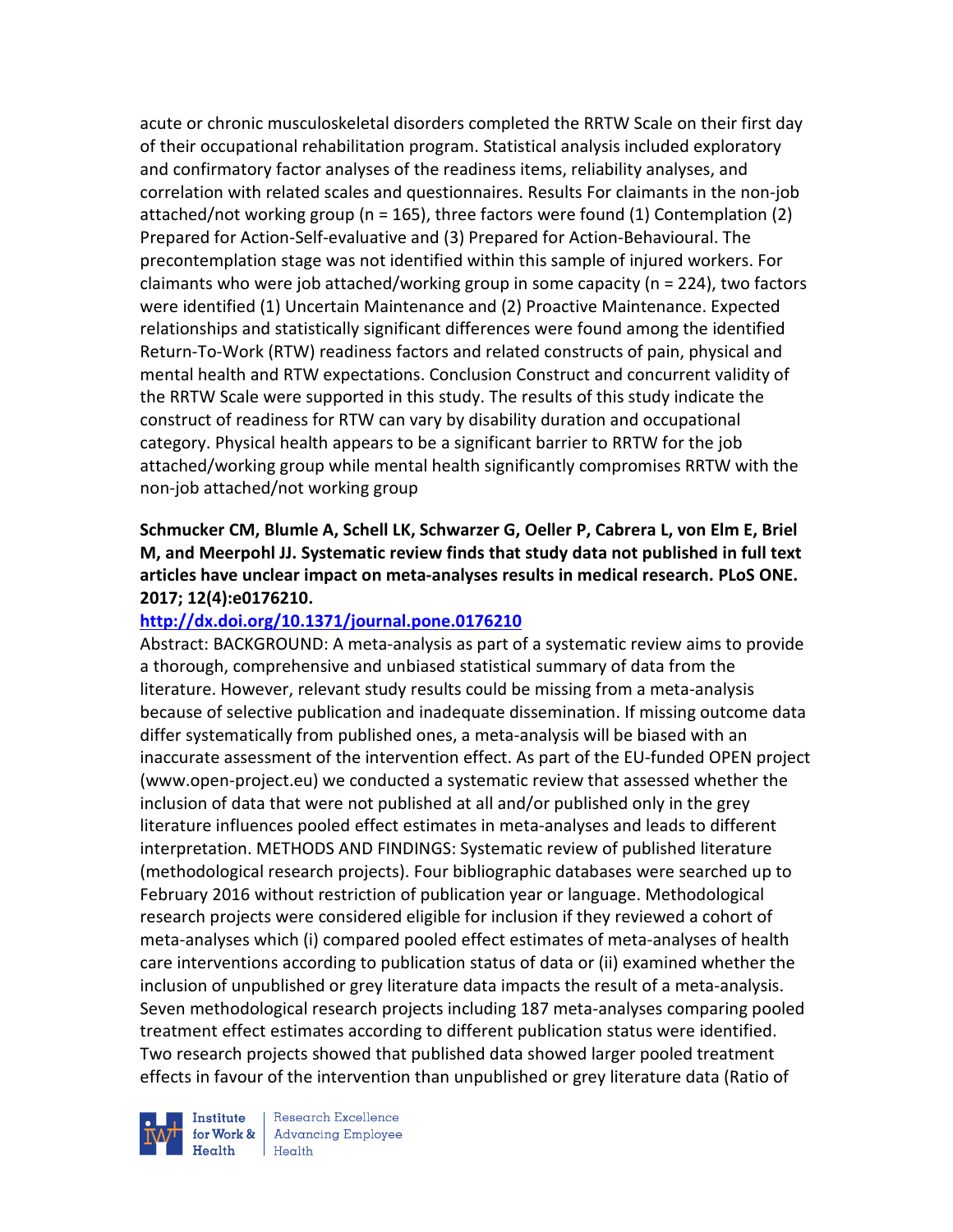ORs 1.15, 95% CI 1.04-1.28 and 1.34, 95% CI 1.09-1.66). In the remaining research projects pooled effect estimates and/or overall findings were not significantly changed by the inclusion of unpublished and/or grey literature data. The precision of the pooled estimate was increased with narrower 95% confidence interval. CONCLUSIONS: Although we may anticipate that systematic reviews and meta-analyses not including unpublished or grey literature study results are likely to overestimate the treatment effects, current empirical research shows that this is only the case in a minority of reviews. Therefore, currently, a meta-analyst should particularly consider time, effort and costs when adding such data to their analysis. Future research is needed to identify which reviews may benefit most from including unpublished or grey data

# **Shokraneh F and Adams CE. Increasing value and reducing waste in data extraction for systematic reviews: tracking data in data extraction forms. Systematic Reviews. 2017; 6(1):153.**

#### **http://dx.doi.org/10.1186/s13643-017-0546-z [open access]**

Abstract: Data extraction is one of the most time-consuming tasks in performing a systematic review. Extraction is often onto some sort of form. Sharing completed forms can be used to check quality and accuracy of extraction or for re-cycling data to other researchers for updating. However, validating each piece of extracted data is timeconsuming and linking to source problematic.In this methodology paper, we summarize three methods for reporting the location of data in original full-text reports, comparing their advantages and disadvantages

#### **Stergiou-Kita M, Qie X, Yau HK, and Lindsay S. Stigma and work discrimination among cancer survivors: a scoping review and recommendations: stigmatisation et discrimination au travail des survivants du cancer : examen de la portee et recommandations. Canadian Journal of Occupational Therapy. 2017; 84(3):178-188. http://dx.doi.org/10.1177/0008417417701229**

Abstract: BACKGROUND: Stigma and workplace discrimination can hinder employment opportunities for cancer survivors. PURPOSE: This study explored perceptions of stigma and workplace discrimination for cancer survivors to understand the impact on survivors' engagement in paid work and to identify strategies to address stigma and workplace discrimination. METHOD: Using Arksey and O'Malley's framework, we searched Medline, Embase, PsycINFO, Scopus, and CINAHL for evidence that intersected three concepts: cancer, stigma, and employment/workplace discrimination. Of the 1,514 articles initially identified, 39 met our inclusion criteria. Findings were charted, collated, and analyzed using content analysis. FINDINGS: Myths regarding cancer (i.e., it is contagious, will always result in death) persist and can create misperceptions regarding survivors' employability and lead to self-stigmatization. Workplace discrimination may include hiring discrimination, harassment, job reassignment, job loss, and limited career advancement. Strategies to mitigate stigma and workplace discrimination include education, advocacy, and antidiscrimination policies.



Research Excellence for Work & Advancing Employee Health